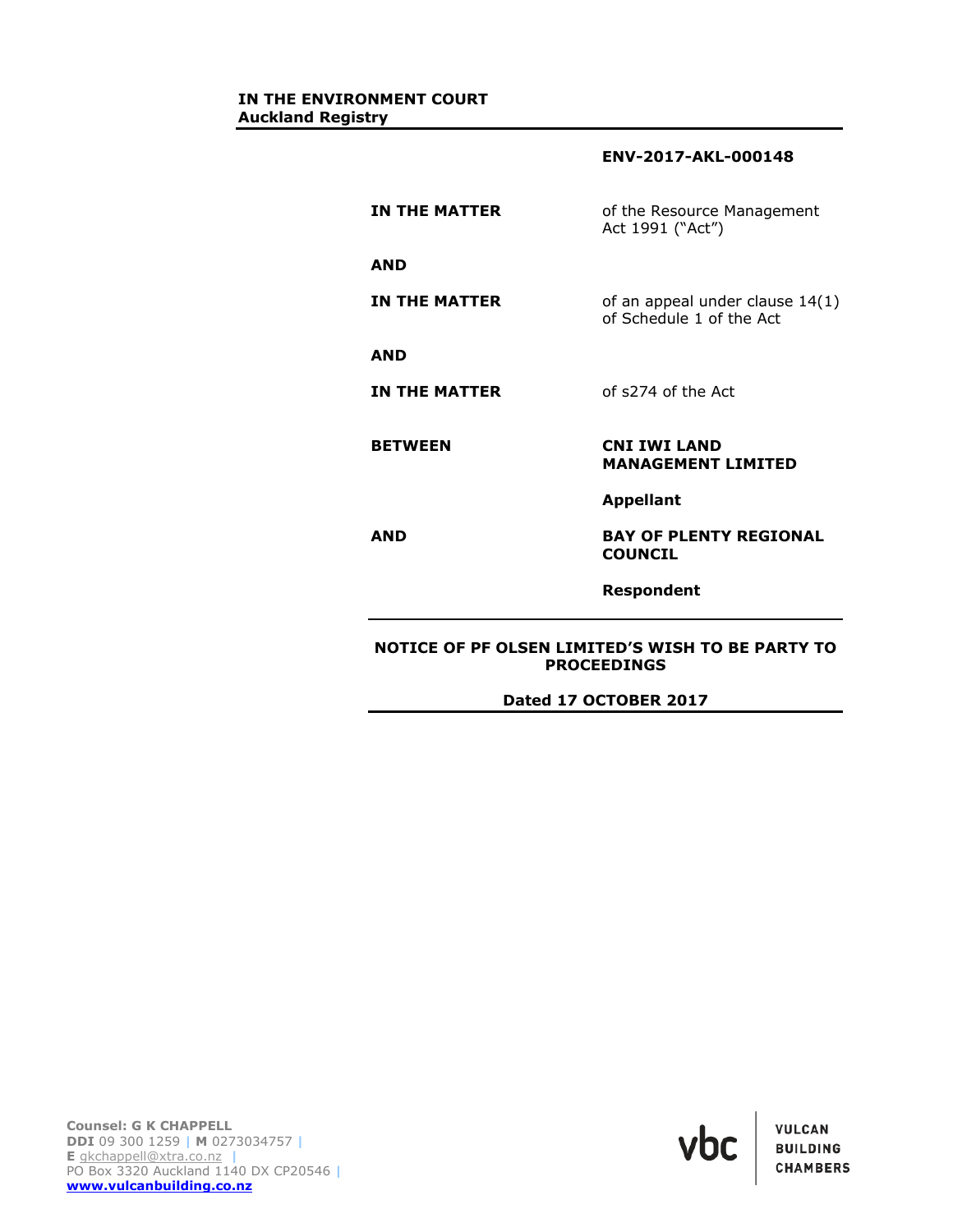### **NOTICE OF WISH BY PF OLSEN LIMITED TO BE PARTY TO PROCEEDINGS**

- **TO:** The Registrar Environment Court Auckland
- 1. Take notice that PF OLSEN LIMITED wishes to be a party to an appeal by CNI Iwi Land Management Limited (ENV-2017-AKL-000148) against decisions of the Bay of Plenty Regional Council ("Respondent") on Proposed Plan Change 10 – Lake Rotorua Nutrient Management, to the Bay of Plenty Regional Water and Land Plan ("PC10").

# **Nature of Interest**

- 2. PF OLSEN LIMITED is an entity with interests greater than the general public has, as it is:
	- (a) A party that made submissions on PC10; and
	- (b) A property management company that manages forests on behalf of corporate scale, international and individual farm owners of small woodlots. It currently manages approximately 1000ha in the Rotorua catchment that is subject to the provisions of PC10.

# **Extent of interest**

- 3. PF OLSEN LIMITED is not a trade competitor for the purposes of section 308C of the Resource Management Act 1991.
- 4. PF OLSEN LIMITED is interested in all of the proceedings to the extent that they may affect the management of forestry land that is subject to the provisions of PC10.

## **Reasons for support**

5. PF OLSEN LIMITED supports the relief sought by the Appellant for the reasons set out in its further submissions and the Appellant's notice of appeal.

## **Alternative Dispute Resolution**

6. PF OLSEN LIMITED agrees to participate in mediation or other alternative dispute resolution of the proceedings.